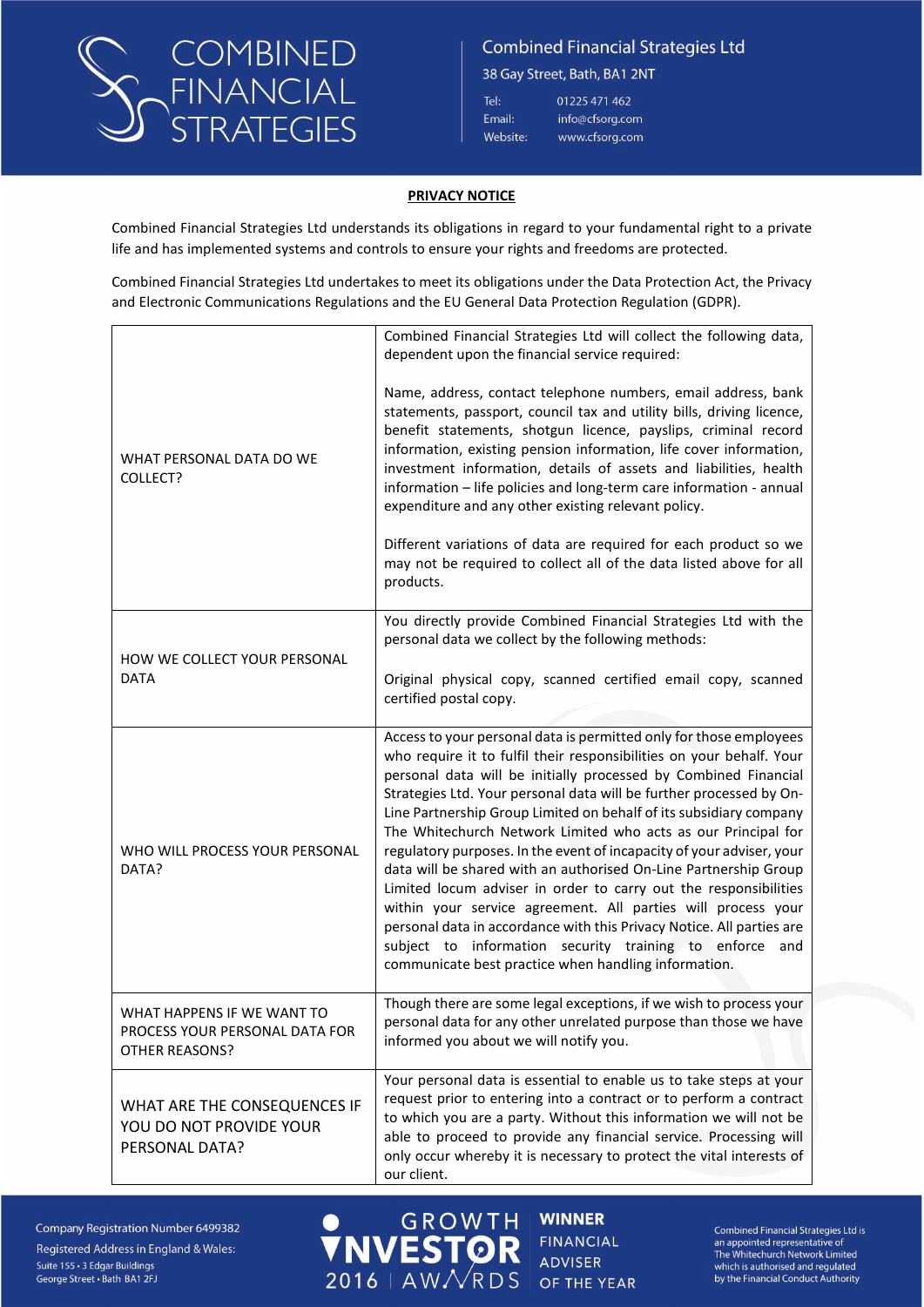

38 Gay Street, Bath, BA1 2NT

| Tel:     | 01225 471 462   |
|----------|-----------------|
| Email:   | info@cfsorg.com |
| Website: | www.cfsorg.com  |

| WHAT MAKES THE PROCESSING LAWFUL?                                         | The lawful basis for the processing of your personal<br>data as per Article 6(1) of the GDPR is:<br>Necessary for the performance of a contract to<br>which you are a party or in order to take steps at<br>your request prior to entering into a contract<br>for compliance with a legal obligation to which<br>we are subject<br>for the performance of a task carried out in the<br>public interest<br>for the purposes of the legitimate interests<br>pursued by us.                                                                                                                                                                                                                                                                                                                                                                                                                                                                                                           |
|---------------------------------------------------------------------------|------------------------------------------------------------------------------------------------------------------------------------------------------------------------------------------------------------------------------------------------------------------------------------------------------------------------------------------------------------------------------------------------------------------------------------------------------------------------------------------------------------------------------------------------------------------------------------------------------------------------------------------------------------------------------------------------------------------------------------------------------------------------------------------------------------------------------------------------------------------------------------------------------------------------------------------------------------------------------------|
| KEEPING YOUR PERSONAL DATA UP TO DATE                                     | We will record your information exactly as you<br>provide it. You may ask us to update it at any time<br>and we will action your request promptly and notify<br>relevant third parties of any changes.                                                                                                                                                                                                                                                                                                                                                                                                                                                                                                                                                                                                                                                                                                                                                                             |
| WHAT ABOUT SENSITIVE PERSONAL DATA?                                       | Unless we are processing because it is necessary for<br>reasons of substantial public interest, we will only<br>process sensitive personal data, such as data<br>concerning health, with your explicit and informed<br>consent for specific processing activities. In such<br>cases you will be asked to sign a separate consent<br>form to evidence this and that you understand the<br>purpose(s) of the processing of such data. Your<br>consent may be withdrawn at any time.                                                                                                                                                                                                                                                                                                                                                                                                                                                                                                  |
| HOW WILL WE FURTHER USE YOUR PERSONAL DATA<br>(OUR LEGITIMATE INTERESTS)? | $\bullet$<br>To contact you to ensure that our records of<br>your personal information are correct and up to date<br>To respond to questions or complaints you<br>may have about our services<br>To update you with changes in our terms<br>For statistical or research analysis relating to<br>the performance of our business or that of our<br>principal and understanding the changing needs of<br>our clients<br>To review, improve and develop services we<br>offer or handle complaints<br>To pursue debts or unpaid fees<br>To evidence company practices<br>To evidence the standards and processes<br>carried out conform to the company's ethical<br>standards and expectations<br>For direct marketing activities<br>To protect the business from risks which<br>might be introduced by an individual.<br>You have the right to object to processing for these<br>purposes and we shall cease unless we can show we<br>have compelling legitimate grounds to continue. |

 $\bullet$ 

**GROWTH WINNER NVESTO FINANCIAL** R **ADVISER** 2016 | AW NRDS OF THE YEAR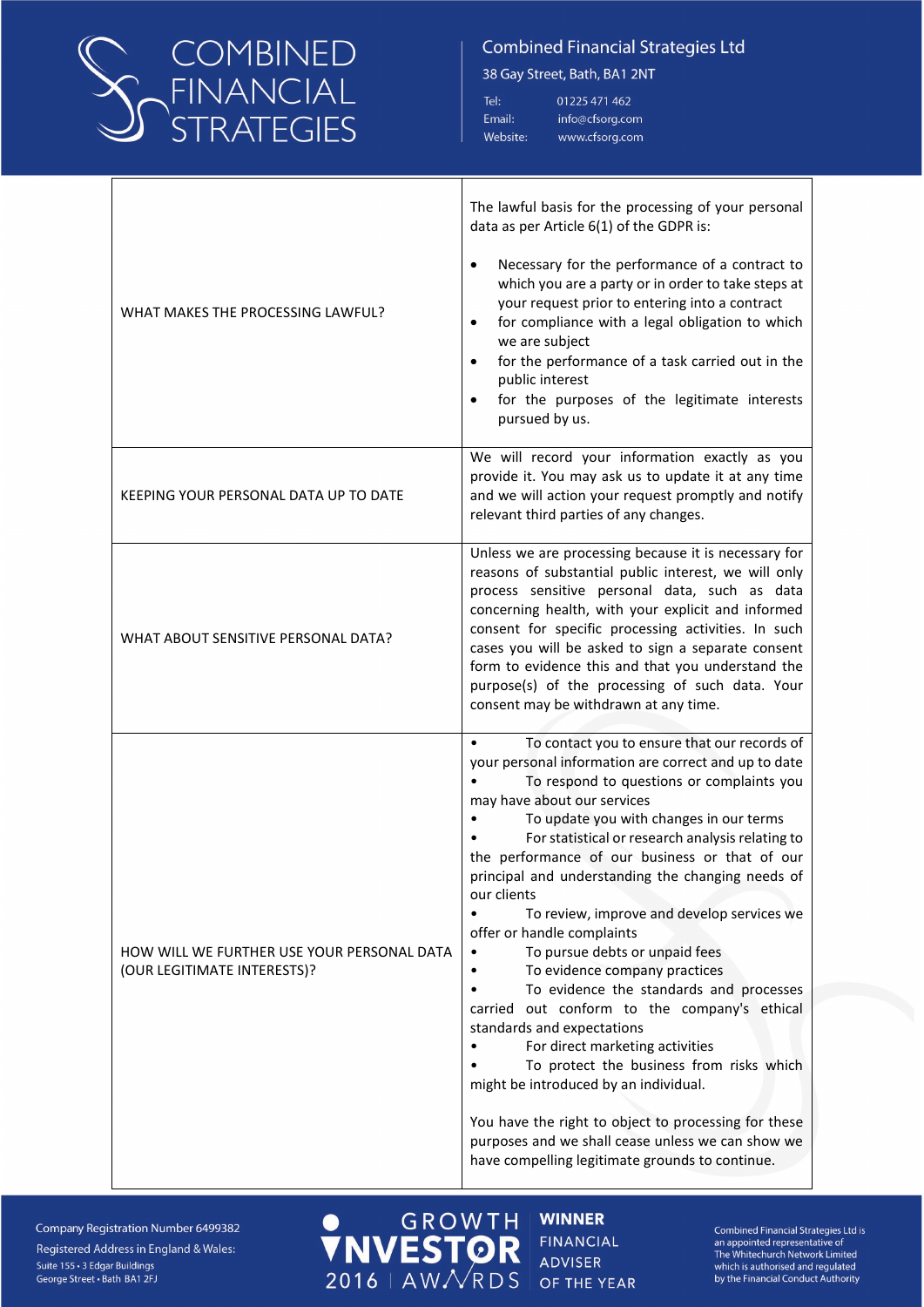

38 Gay Street, Bath, BA1 2NT

| Tel:     | 01225 471 462   |
|----------|-----------------|
| Email:   | info@cfsorg.com |
| Nebsite: | www.cfsorg.com  |

| PROCESSING WHEN PERFORMING A TASK CARRIED<br><b>OUT IN THE PUBLIC INTEREST</b> | We will use your personal data to protect members<br>of the public against dishonesty, money laundering or<br>fraudulent activities. This must necessarily be carried<br>out without your explicit consent to ensure this<br>function is not prejudiced. Part of this processing<br>involves verifying your identity using third parties<br>such as GB Group Plc or Creditsafe Business Solutions<br>Ltd.                                                                                                                                                                                                                                                                                                                                                                                                                                                                                                                                            |
|--------------------------------------------------------------------------------|------------------------------------------------------------------------------------------------------------------------------------------------------------------------------------------------------------------------------------------------------------------------------------------------------------------------------------------------------------------------------------------------------------------------------------------------------------------------------------------------------------------------------------------------------------------------------------------------------------------------------------------------------------------------------------------------------------------------------------------------------------------------------------------------------------------------------------------------------------------------------------------------------------------------------------------------------|
| WHAT PERSONAL DATA IS REQUIRED?                                                | We only collect data that is necessary to carry out the<br>purposes listed above. This includes data you supply<br>and data we receive from reference agencies. Where<br>practical and lawful we will inform you about any of<br>your personal data we receive from third parties that<br>you may be unaware of.                                                                                                                                                                                                                                                                                                                                                                                                                                                                                                                                                                                                                                     |
| HOW SECURE WILL YOUR PERSONAL DATA BE?                                         | We will ensure that your data is only accessible to<br>authorised people in our firm and will remain<br>confidential at all times. Appropriate security<br>measures are in place to prevent unauthorised<br>access, alteration, disclosure, loss, damage or<br>destruction of your information. If we have a contract<br>with another organisation to provide us with services<br>or a service on our behalf to process your personal<br>information, we will make sure they give<br>regarding<br>appropriate<br>security<br>reassurances<br>measures in place and only process your data in the<br>way we have authorised them to. These<br>organisations will not be entitled to use your personal<br>data for their own purposes. If necessary, our<br>security teams will check them to make sure they<br>meet the security requirements we have set. Please<br>contact our Data Privacy Officer below if you would<br>like further information. |
| WILL WE SHARE YOUR PERSONAL DATA WITH<br><b>ANYONE ELSE?</b>                   | We may share your data with:<br>Appropriate staff such as those who carry<br>out financial or compliance functions.<br>Organisations that need your data because<br>we are required to provide it by law (e.g. The FCA,<br>ombudsman services, HMRC, etc<br>Organisations that carry<br>out<br>credit<br>references or identity checks such as GB Group Plc or<br>CreditSafe<br><b>Business</b><br>Solutions<br>Ltd.<br><b>These</b><br>organisations may keep a record of the information<br>and may disclose the fact that a search of its records<br>was made to its other customers for the purposes of<br>assessing the risk of giving credit, to prevent fraud<br>and to trace debtors.<br>Sometimes other authorised firms with<br>specialist advisers, such as pension specialists, who<br>assist us in providing suitable financial advice and                                                                                              |

Company Registration Number 6499382 Registered Address in England & Wales: Suite 155 · 3 Edgar Buildings George Street · Bath BA1 2FJ

O GROWTH

**WINNER FINANCIAL ADVISER** OF THE YEAR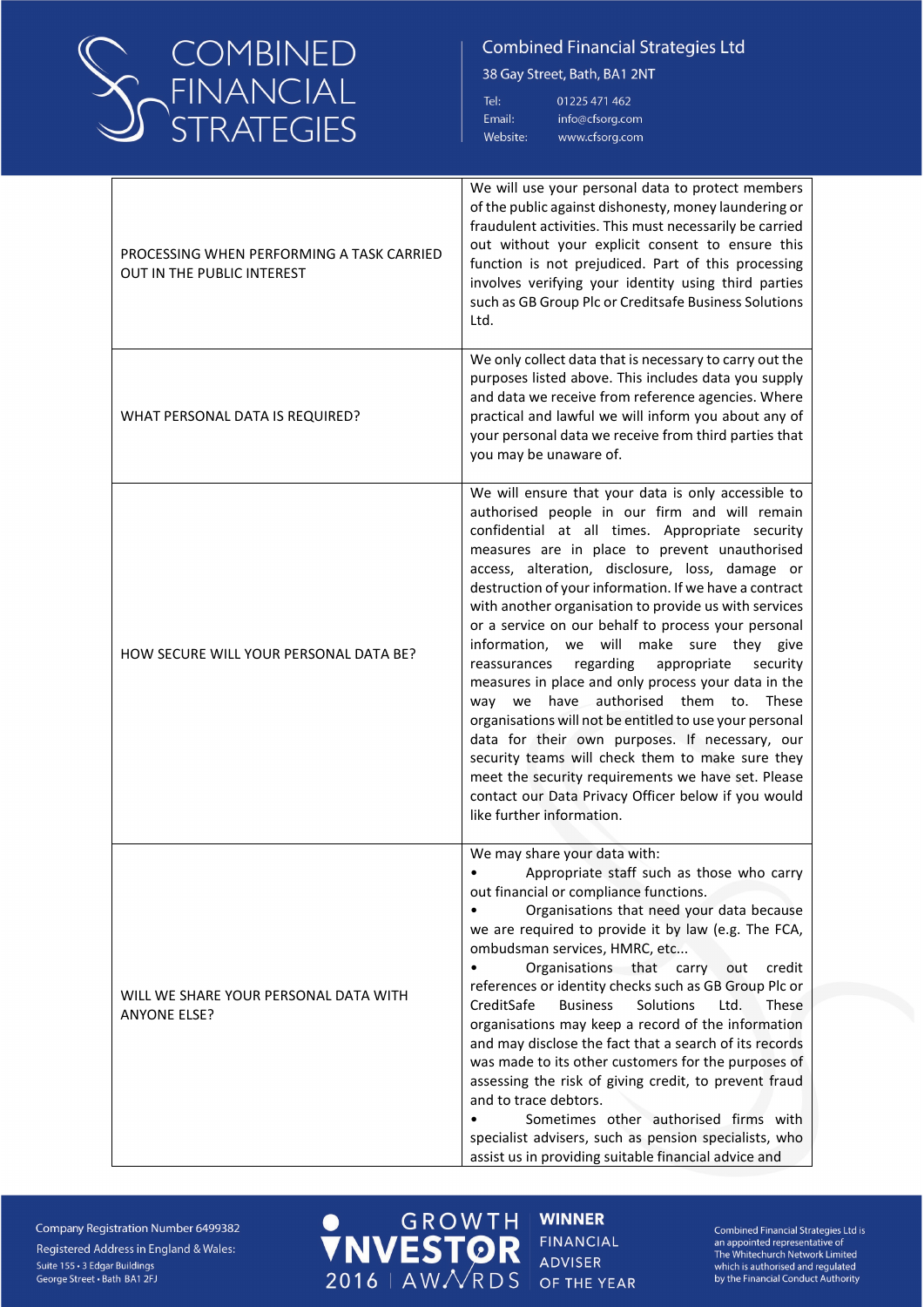

38 Gay Street, Bath, BA1 2NT

| Tel:     | 01225 471 462   |
|----------|-----------------|
| Email:   | info@cfsorg.com |
| Website: | www.cfsorg.com  |

|                                                                    | services. You will be provided with their details if this                                                                                                                                                                                                                                                                                                                                                                                                                                                                                                                                                                                                                                                                                                                                                                                                                                                                                                                                                                                                                                                                                                                                                                                                                                                                                                                                                                              |
|--------------------------------------------------------------------|----------------------------------------------------------------------------------------------------------------------------------------------------------------------------------------------------------------------------------------------------------------------------------------------------------------------------------------------------------------------------------------------------------------------------------------------------------------------------------------------------------------------------------------------------------------------------------------------------------------------------------------------------------------------------------------------------------------------------------------------------------------------------------------------------------------------------------------------------------------------------------------------------------------------------------------------------------------------------------------------------------------------------------------------------------------------------------------------------------------------------------------------------------------------------------------------------------------------------------------------------------------------------------------------------------------------------------------------------------------------------------------------------------------------------------------|
|                                                                    | applies.<br>Law enforcement agencies, courts or other<br>$\bullet$<br>public authorities if we have to, or are authorised to<br>by law.<br>Product providers we use to provide<br>financial services or for direct marketing (see below).<br>Where we or our Principal go through a<br>business transaction, such as a merger, being<br>acquired by another company or selling a portion of<br>its assets, your data will, in most instances, be part of<br>the assets transferred.                                                                                                                                                                                                                                                                                                                                                                                                                                                                                                                                                                                                                                                                                                                                                                                                                                                                                                                                                    |
| TRANSFERRING YOUR PERSONAL DATA OUTSIDE<br>THE UK / EUROPEAN UNION | We do not usually transfer any of your personal data<br>outside of the UK or EU except when we need to<br>perform pre-contractual measures (credit and<br>identity checks) or because the checks we request are<br>necessary for important reasons of public interest.<br>Some companies, like Creditsafe Business Solutions<br>Ltd, may transfer data outside of the EU to countries<br>which do not, in the view of the EU Commission, offer<br>an adequate level of protection. In such cases<br>Creditsafe encrypts any data it sends to other<br>agencies and only transfers information necessary to<br>carry out checks. (A list of countries used to perform<br>checks include Germany, Netherland, Belgium,<br>France, Sweden, Norway, Finland, Luxembourg,<br>Switzerland, Liechtenstein, Spain, USA, Estonia,<br>Latvia, Lithuania, Poland, Slovakia, Czech Republic,<br>Hungary, Slovenia, Bosnia, Serbia, Montenegro,<br>Croatia, Macedonia, Kosovo, Albania, Bulgaria,<br>Romania, Ukraine, Austria, Denmark, Moldova,<br>Portugal, Italy, Canada, Brazil, Greenland, China,<br>India, Australia, Russia, South Korea, Taiwan, Mexico,<br>South Africa, New Zealand, Hong Kong, UK.)<br>Furthermore, we will occasionally use third parties<br>for the processing of personal data in third countries.<br>However, we shall put in place appropriate<br>safeguards to ensure your data is safe before such<br>transfers. |
| WHAT ABOUT DIRECT MARKETING?                                       | We will use your personal data now and, in the<br>future, to carry out direct marketing activities as<br>these are legitimate interests pursued by us.<br>Sometimes this includes, with your consent, sharing<br>data with product providers for their marketing<br>activities. You can choose which method you would<br>prefer us to use to contact you (by email, telephone,<br>SMS or post) and you have the right to object at any<br>time to the use of your personal data for this purpose<br>and we will cease marketing activity. Just let the                                                                                                                                                                                                                                                                                                                                                                                                                                                                                                                                                                                                                                                                                                                                                                                                                                                                                 |

O GROWTH

Company Registration Number 6499382 Registered Address in England & Wales: Suite 155 · 3 Edgar Buildings George Street · Bath BA1 2FJ

**WINNER FINANCIAL ADVISER** OF THE YEAR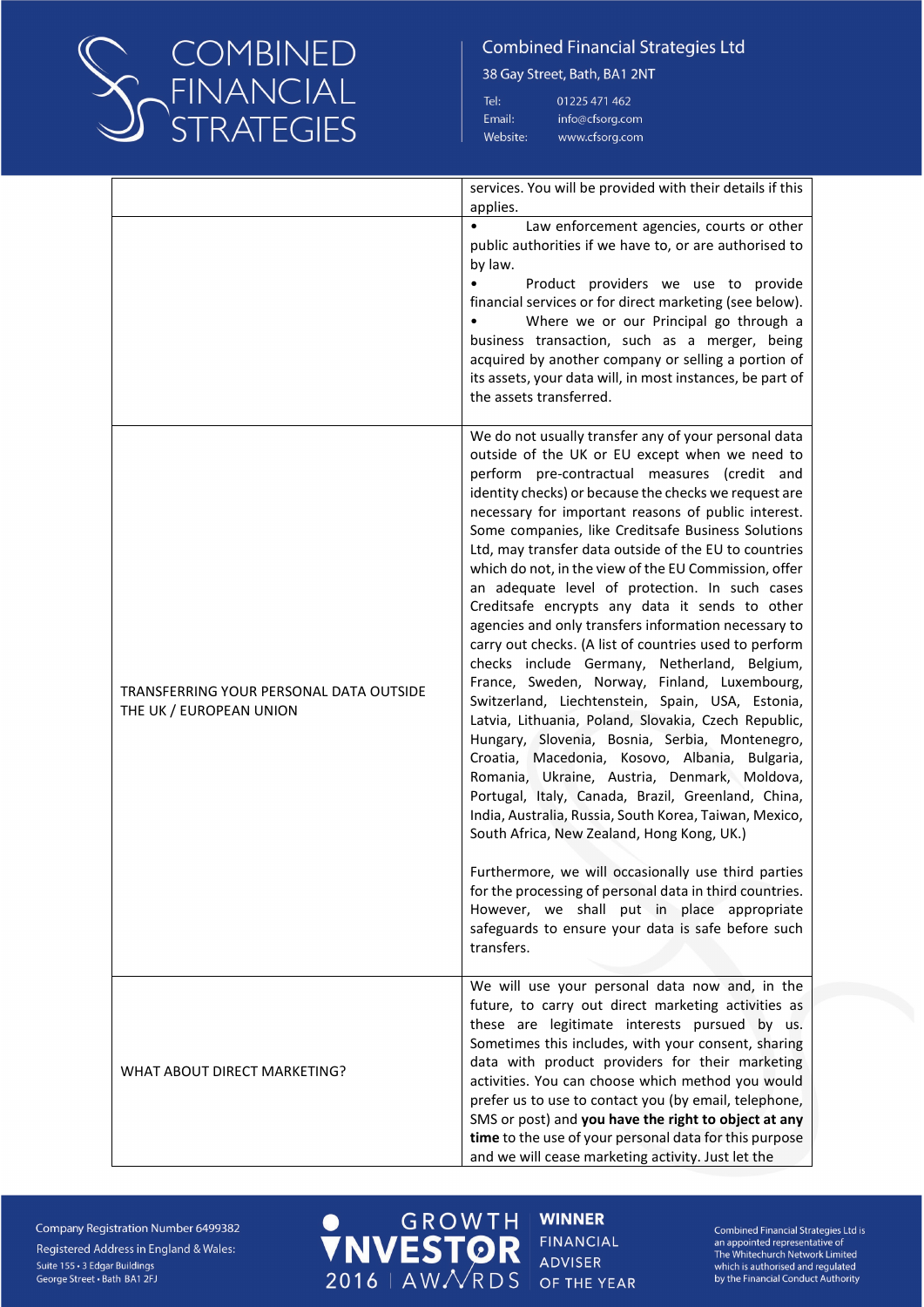

38 Gay Street, Bath, BA1 2NT

| Tel:                        | 01225 471 462   |
|-----------------------------|-----------------|
| $\mathop{\mathsf{small}}$ : | info@cfsorg.com |
| <b>Nebsite:</b>             | www.cfsorg.com  |

|                                                        | person who gave you this form know about your<br>preferences.                                                                                                                                                                                                                                                                                                                                                                                                                                                                                                                                                                                                                                           |
|--------------------------------------------------------|---------------------------------------------------------------------------------------------------------------------------------------------------------------------------------------------------------------------------------------------------------------------------------------------------------------------------------------------------------------------------------------------------------------------------------------------------------------------------------------------------------------------------------------------------------------------------------------------------------------------------------------------------------------------------------------------------------|
| <b>AUTOMATED DECISION-MAKING PROCESSES</b>             | We sometimes use automated processes when<br>making decisions but you will not be subject to a<br>decision based solely on automated processing,<br>including profiling.                                                                                                                                                                                                                                                                                                                                                                                                                                                                                                                                |
| TELEPHONE CALL RECORDING                               | line with The Telecommunications (Lawful<br>In.<br>Business Practice) (Interception of Communications)<br>Regulations 2000 we may record incoming or<br>outgoing telephone conversations for the following<br>purposes:<br>Establishing facts and evidence for business<br>transactions<br>Ensuring compliance with regulatory or self-<br>$\bullet$<br>regulatory practices<br>Ascertaining and demonstrating that standards<br>$\bullet$<br>are being met<br>Preventing or detecting crime<br>$\bullet$<br>Investigating or detecting the unauthorised use<br>$\bullet$<br>of that or any other telecommunication system<br>Safeguarding the effective operation of the<br>telecommunications system. |
| HOW LONG WILL WE KEEP YOUR INFORMATION<br>FOR?         | The Financial Conduct Authority lays down rules<br>relating to how long your personal data should be<br>held for and we will keep your data to meet these<br>requirements. We will not keep your personal data<br>for longer than is necessary.                                                                                                                                                                                                                                                                                                                                                                                                                                                         |
| REQUESTING A COPY OF THE INFORMATION WE<br><b>HOLD</b> | You may at any time ask for a copy of the personal<br>data we hold about you $-$ it is your legal right. We<br>will provide you with a copy of any non-exempt<br>personal data within one month unless we ask you<br>for an extension of time. To protect your personal<br>data, we will ask you to verify your identity before we<br>release any data. We may refuse your request if we<br>are unable to confirm your identity.                                                                                                                                                                                                                                                                        |
| <b>IMPORTANT RIGHTS</b>                                | You have the right, on grounds relating to your<br>situation, at any time to object to processing which is<br>carried out as part of our legitimate interests or in the<br>performance of a task carried out in the public<br>interest. We will no longer process your personal<br>data unless we can demonstrate there are compelling<br>legitimate grounds which override your rights and<br>freedoms or unless processing is necessary for the<br>establishment, exercise or defence of legal claims.<br>You have the right to object at any time to processing<br>your personal data for marketing activities. In such a<br>case we must stop processing for this purpose.                          |

 $2016$  | AW $N$ RDS

**Company Registration Number 6499382** Registered Address in England & Wales: Suite 155 · 3 Edgar Buildings George Street · Bath BA1 2FJ

O GROWTH **WINNER FINANCIAL ADVISER** OF THE YEAR